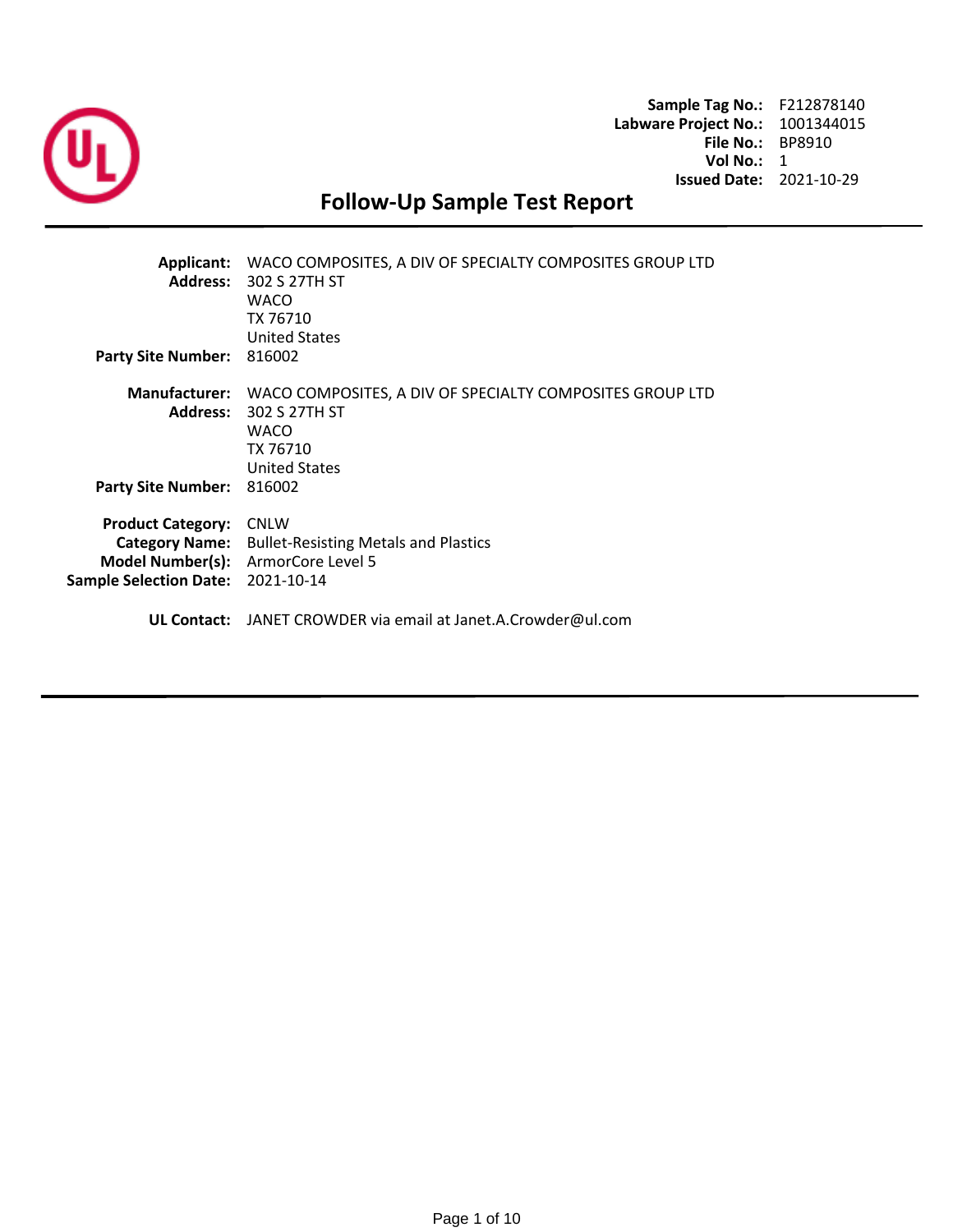| File                           | BP8910 |  |  | Sample Tag F212878140 | Page 1 |  |
|--------------------------------|--------|--|--|-----------------------|--------|--|
| FOLLOW-UP TESTING DATA PACKAGE |        |  |  |                       |        |  |

Number of pages in this package \_\_8\_\_ **[** including additional pages \_\_\_\_ **]** (Fill in when using printed copy as record)

|                | CLIENT INFORMATION (Optional)                                           |  |  |  |  |  |  |
|----------------|-------------------------------------------------------------------------|--|--|--|--|--|--|
|                | Manufacturer   Waco Composites, A Div Of Specialty Composites Group Ltd |  |  |  |  |  |  |
| Name           |                                                                         |  |  |  |  |  |  |
| Manufacturer   | 816002                                                                  |  |  |  |  |  |  |
| Subscriber No. |                                                                         |  |  |  |  |  |  |
| Party Site No. |                                                                         |  |  |  |  |  |  |

| AUDIT INFORMATION:                                                                                                           |                                |                                                    |                                      |  |
|------------------------------------------------------------------------------------------------------------------------------|--------------------------------|----------------------------------------------------|--------------------------------------|--|
| Description                                                                                                                  | <b>[X]</b> Per Standard No.    | UL 752                                             | Edition 11                           |  |
| of Tests                                                                                                                     | [ ]Per Procedure Appendix Vol. |                                                    | Sec Letter                           |  |
|                                                                                                                              |                                | Issued or Revised Date for the referenced Appendix |                                      |  |
| $[X]$ Tests Conducted by <sup>1</sup> ALLAN CONRAD                                                                           |                                | 02820                                              |                                      |  |
| [] UL Staff conducting<br>or witnessing testing<br>(WTDP only)<br><b>[X]</b> UL Staff<br>supervising UL Staff in<br>training | DEREK GARDNER L2               |                                                    |                                      |  |
| [] Authorized Signatory<br>(TPTDP)                                                                                           |                                |                                                    |                                      |  |
|                                                                                                                              |                                | Printed Name                                       | Signature. Include date<br>for TPTDP |  |

|      | TESTS TO BE CONDUCTED:                          |                                                                                                           |
|------|-------------------------------------------------|-----------------------------------------------------------------------------------------------------------|
| Test |                                                 | [ ] Comments/Parameters<br>[ ] Tests Conducted by <sup>2</sup><br>[X] Comply/Does Not Comply <sup>3</sup> |
| No.  | Test Name                                       | [ ] Link to separate data files <sup>4</sup>                                                              |
|      | BALLISTICS TEST - BULLET<br>RESISTING MATERIALS | RESULTS COMPLY                                                                                            |

## Instructions -

1 - When all tests are conducted by one person, name can be inserted here instead of including name on each page containing data.

2 - When test conducted by more than one person, name of person conducting the test can be inserted next to the test name instead of including name on each page containing data. Test dates may be recorded here instead of entering test dates on the individual datasheet pages. 3 - Indication of compliance is optional. See the datasheet for each test for compliance. 4 – Link to separate data files for a test can be inserted here. The link must be to a server that is accessible to UL staff, that provides for backup, required retention periods and a path, including file name that does not change and result in a broken link. Not applicable to DAP.

# **If noncompliant test results are obtained, provide this data to a qualified project handler for further processing.**

Special Instructions -

ULS-00752-COGT-Datasheet-2001 Form Issued: 2009-11-16 Form Page 1 Form Revised:

Copyright © 2012 UL LLC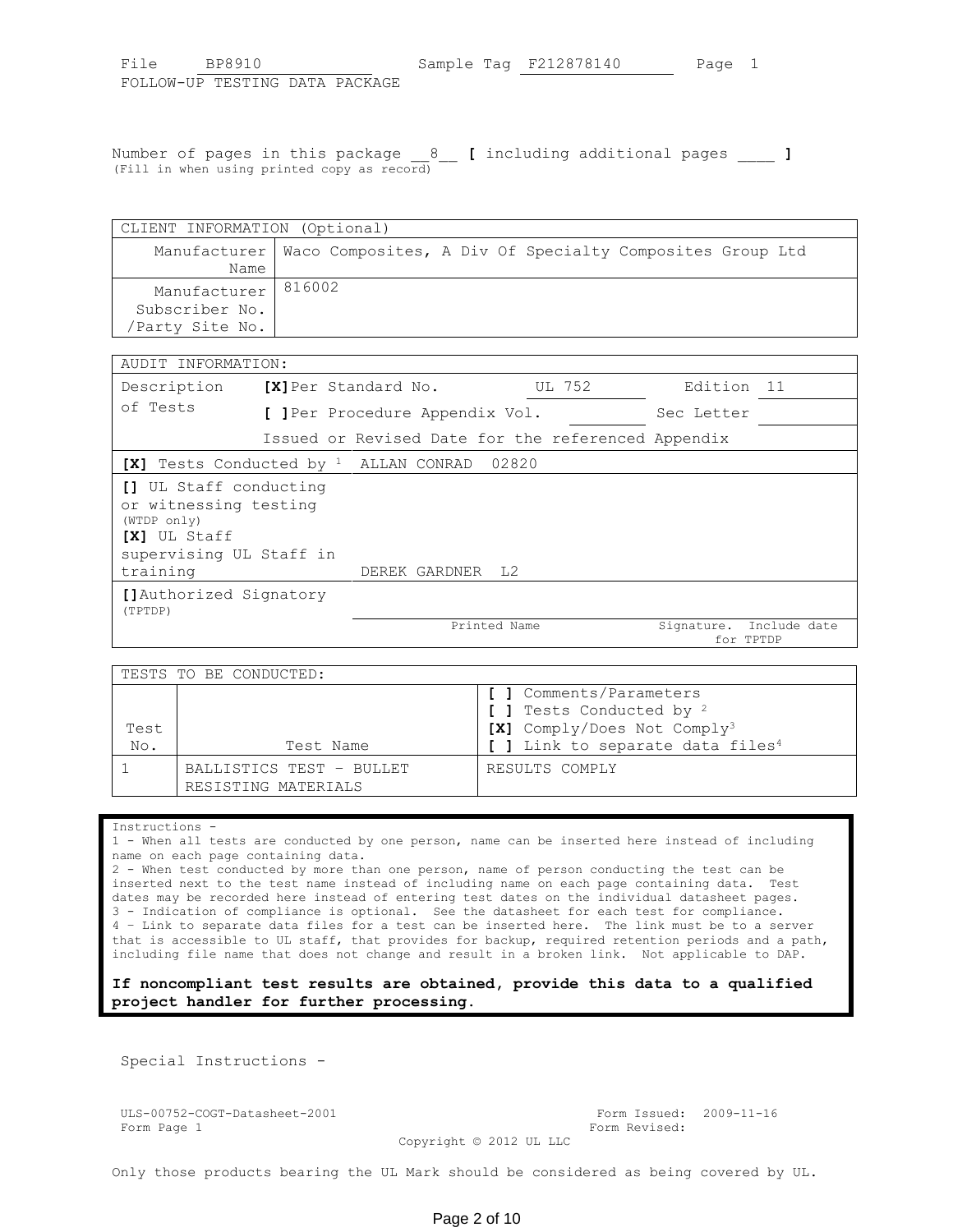FOLLOW-UP TESTING DATA PACKAGE

Unless specified otherwise in the individual Methods, the tests shall be conducted under the following ambient conditions. Confirmation of these conditions shall be recorded at the time the test is conducted.

| Ambient        |  | Relative    |  | Barometric     |  |
|----------------|--|-------------|--|----------------|--|
| Temperature, C |  | Humidity, % |  | Pressure, mBar |  |

ULS-00752-COGT-Datasheet-2001 Form Issued: 2009-11-16 Form Page 2 Form Revised:

Copyright © 2012 UL LLC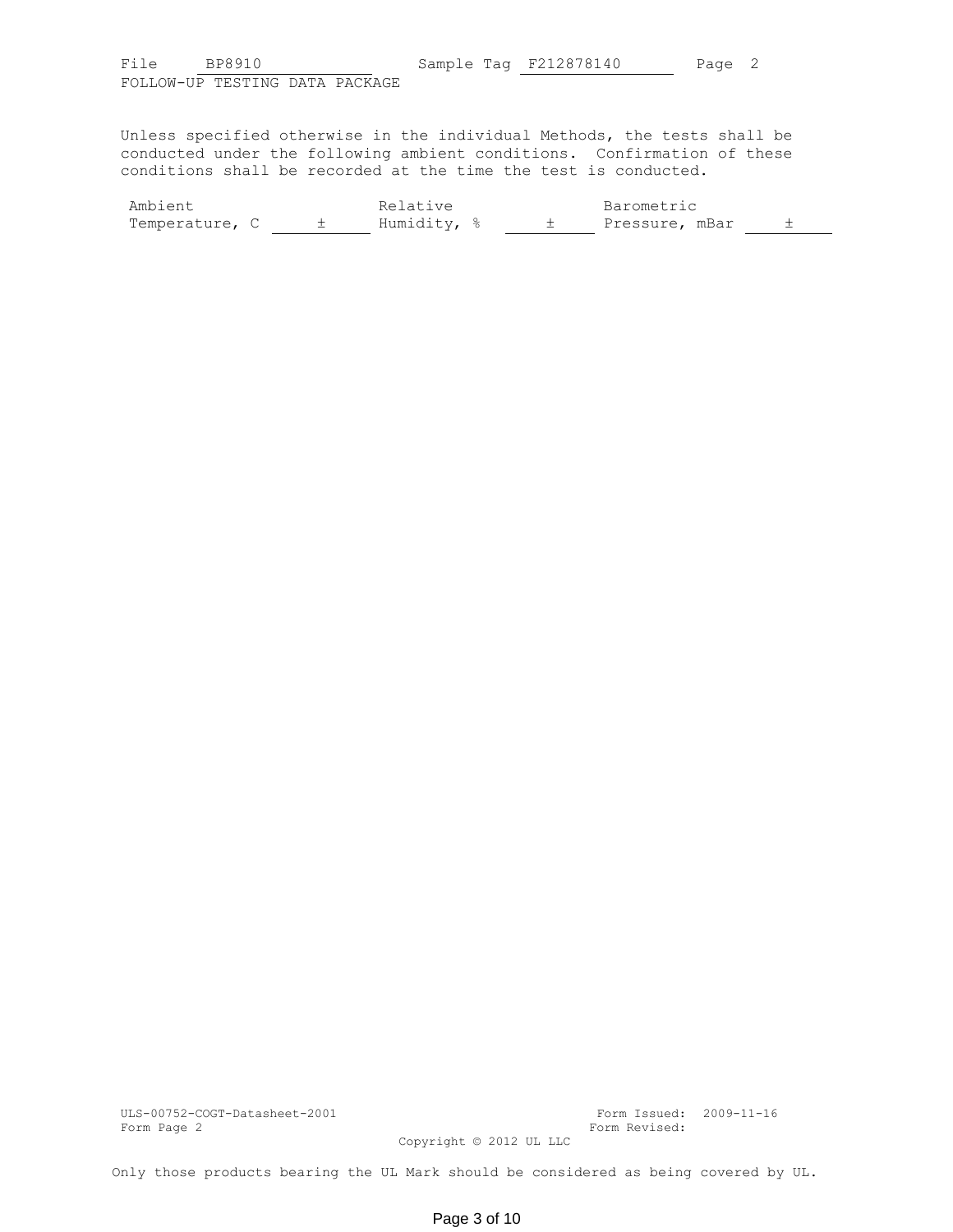| File | <b>BP89</b> |
|------|-------------|
|------|-------------|

8910 Sample Tag F212878140 Page 3

Tested by: Date 2021-10-29

|                             | TEST LOCATION: (To be completed by Staff Conducting the Testing) |
|-----------------------------|------------------------------------------------------------------|
| [X] UL or Affiliate [] WTDP | [1TPTDP]                                                         |
|                             |                                                                  |
| Company Name: UL LLC INC.   |                                                                  |
|                             | Address: 333 PFINGSTEN RD., NORTHBROOK, ILLINOIS, 60062          |

# TEST EQUIPMENT INFORMATION

**[X]** UL test equipment information is recorded on Meter Use.

[ ] UL test equipment information is recorded on <<insert location and local laboratory equipment system identification.>>

|        |            | Test Number +, Test |            |           |           |
|--------|------------|---------------------|------------|-----------|-----------|
| Inst.  | Instrument | Title or            | Function 1 | Last Cal. | Next Cal. |
| ID No. | Type       | Conditioning        | 'Range     | Date      | Date      |
|        |            |                     |            |           |           |
|        |            |                     |            |           |           |

+ - If Test Number is used, the Test Number must be identified on the data sheet pages or on the Data Sheet Package cover page.

The following additional information is required when using client's or rented equipment. The Inst. ID No. below corresponds to the Inst. ID No. above.

| Inst.  |                                    |
|--------|------------------------------------|
| ID No. | Make/Model/Serial Number/Asset No. |
|        |                                    |
|        |                                    |

|             | ULS-00752-COGT-Datasheet-2001 |
|-------------|-------------------------------|
| Form Page 3 |                               |

Form Issued: 2009-11-16 Form Revised:

Copyright © 2012 UL LLC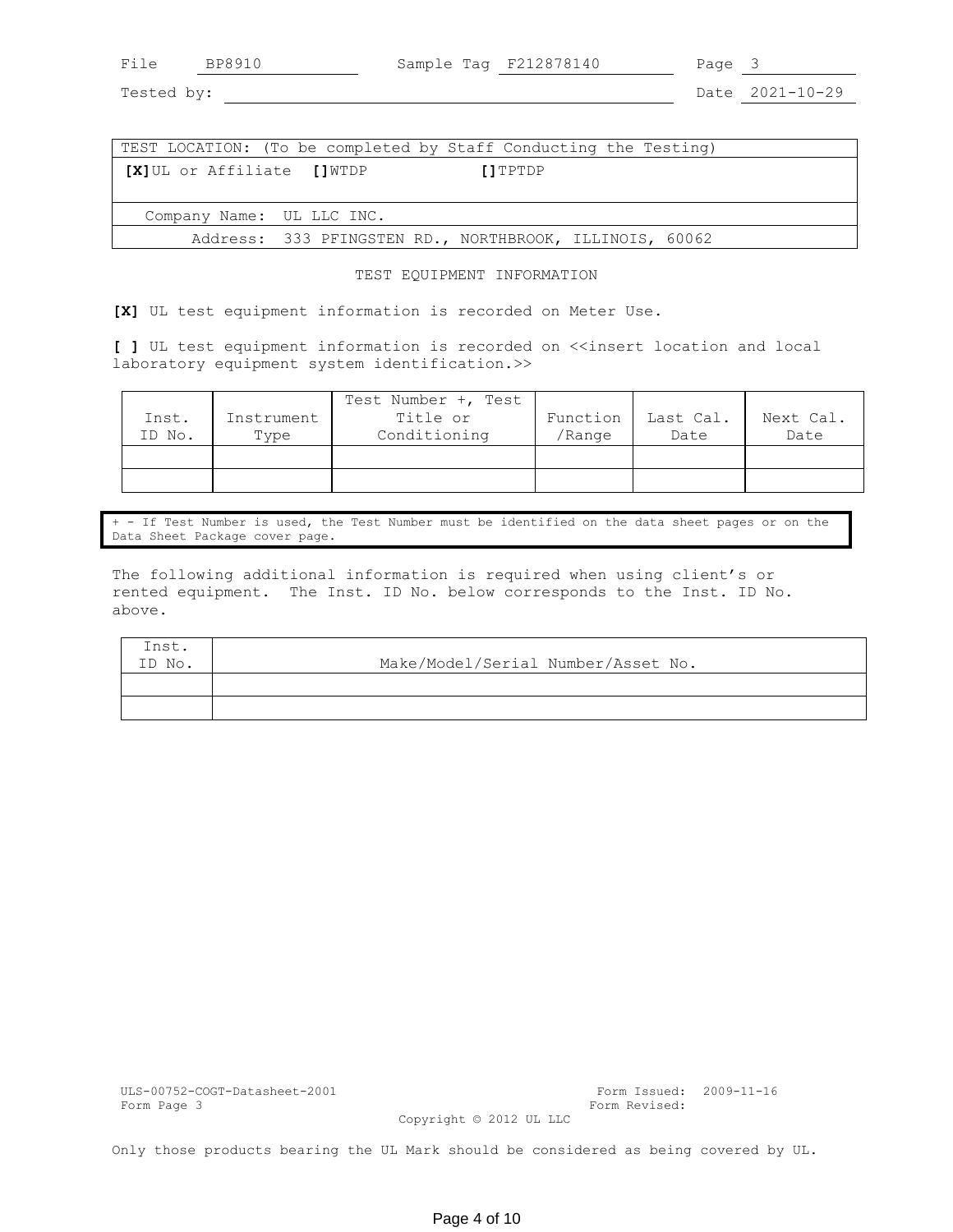File BP8910 Sample Tag F212878140 Page 4

Tested by: Date 2021-10-29

## TEST SAMPLE IDENTIFICATION:

The table below is provided to establish correlation of sample numbers to specific product related information. Refer to this table when a test identifies a test sample by "Sample No." only.

| Sample Card<br>No. | Date<br>Received | [] Test<br>$No.+$ | Sample<br>No. | Manufacturer, Product Identification and Ratings |
|--------------------|------------------|-------------------|---------------|--------------------------------------------------|
| 4309623            | $10 - 25 - 21$   | 1                 |               | ARMORCORE LEVEL 5                                |
|                    |                  |                   |               |                                                  |
|                    |                  |                   |               |                                                  |
|                    |                  |                   |               |                                                  |
|                    |                  |                   |               |                                                  |
|                    |                  |                   |               |                                                  |
|                    |                  |                   |               |                                                  |

|  | + - If Test Number is used, the Test Number or Numbers the sample was used in must be identified |  |  |  |  |  |  |
|--|--------------------------------------------------------------------------------------------------|--|--|--|--|--|--|
|  | on the data sheet pages or on the Data Sheet Package cover page.                                 |  |  |  |  |  |  |
|  | ++ - If the samples are from a manufacturer or location other than the testing location.         |  |  |  |  |  |  |

**[ ]** This document contains data or information using color and if printed, should be printed in color to retain legibility and the information represented by the color.

ULS-00752-COGT-Datasheet-2001 Form Issued: 2009-11-16 Form Page 4 Form Revised:

Copyright © 2012 UL LLC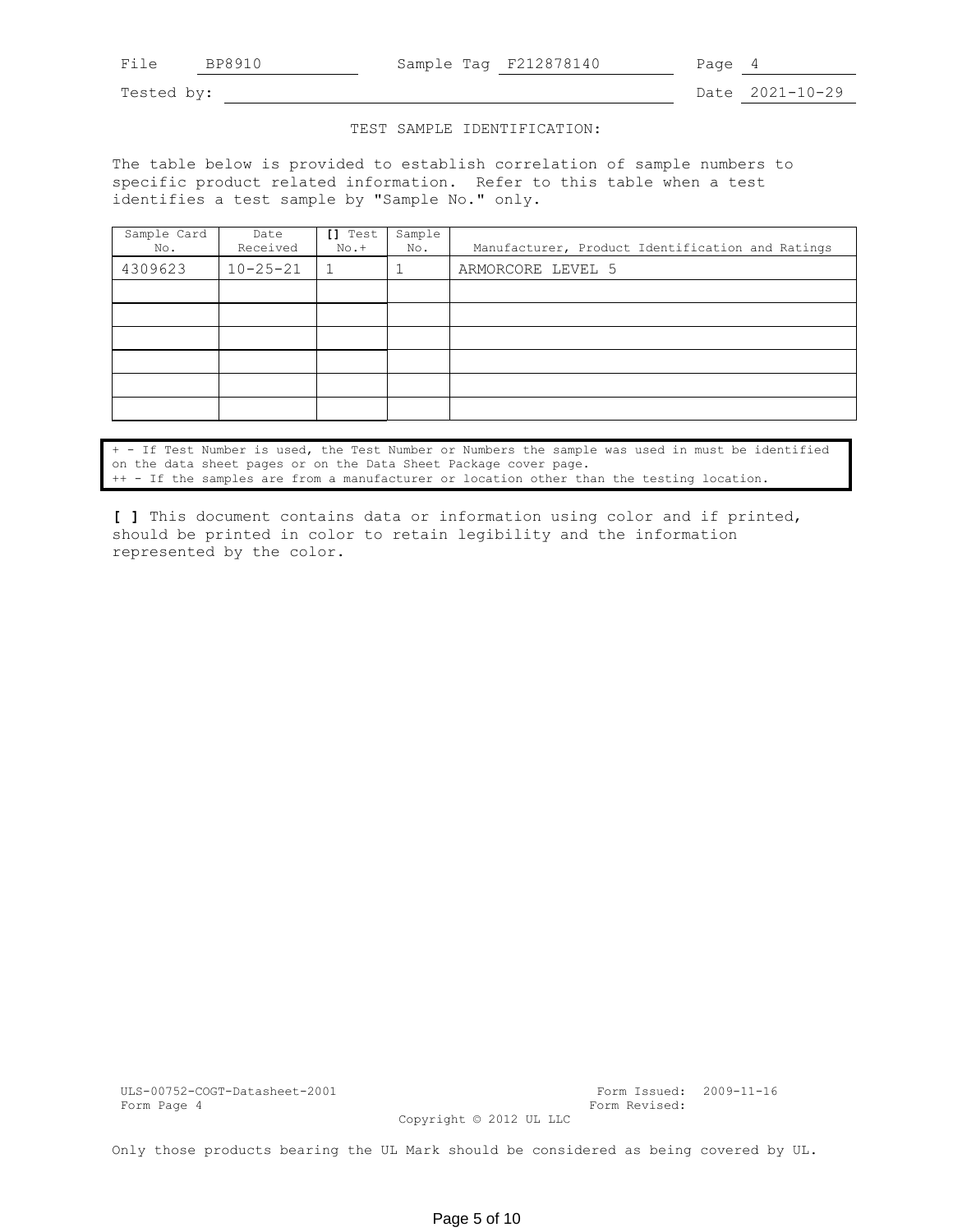File BP8910 Sample Tag F212878140 Page 5

Tested by: Date 2021-10-29

BALLISTICS TEST - BULLET RESISTING MATERIALS UL752 Section 17

METHOD

| Material type | Material Manufacturer          | Ballistics Rating (Level) |
|---------------|--------------------------------|---------------------------|
| ArmorCore     | WACO COMPOSITES, A DIV OF      |                           |
|               | SPECIALTY COMPOSITES GROUP LTD |                           |

The tests were conducted at a range of 15 feet (4.6 m) using a test barrel or weapon and the ammunition specified in Table 3.1 of UL 752. Each test sample of material was mounted in a rigidly fixed frame. During testing room ambient was maintained at 22  $\pm$  3°C (72  $\pm$ 5°F). Corrugated cardboard indicators, approximately 1/8 inch (3.2 mm) thick, were placed a distance of approximately 18 inches (457 mm) behind the protected side of the test sample.

| Sample  | Material     | Shot Pattern                                                                           |
|---------|--------------|----------------------------------------------------------------------------------------|
|         | Type         |                                                                                        |
| [1]     | Metallic or  | Room Temperature                                                                       |
|         | Non-metallic | 22 $\pm 3^{\circ}$ C (72 $\pm 5^{\circ}$ F)                                            |
|         | Material -   | [ ] Five shot pattern (Level 6, 7 or 8)                                                |
|         |              | [ ] Three shot pattern (Level 1,2 or 3)                                                |
|         |              | [ ] One shot pattern (Level 4 or 5)                                                    |
| 12      | Non-metallic | Prior to testing one sample was conditioned at 13°C (55°F) for 3                       |
|         | Material -   | hours.                                                                                 |
|         | indoor use   | [ ] Three shot pattern (Level 1,2 or 3)                                                |
|         |              | [ ] One shot pattern (Level 4 or 5)                                                    |
| [13]    | Non-metallic | Prior to testing the attack side of the sample was conditioned                         |
|         | material -   | at minus 32 $\pm 3^{\circ}$ C (minus 26 $\pm 5^{\circ}$ F) for 3 hours while the other |
|         | outdoor use  | side was conditioned at at 22 $\pm 3^{\circ}$ C (72 $\pm 5^{\circ}$ F).                |
|         |              | [ ] Three shot pattern (Level 1,2 or 3)                                                |
|         |              | [ ] One shot pattern (Level 4 or 5)                                                    |
|         | Non-metallic |                                                                                        |
| 14      |              | Prior to testing sample was conditioned at 35°C (95°F) for 3<br>hours.                 |
|         | Material -   |                                                                                        |
|         | indoor use   | [ ] Three shot pattern (Level 1,2 or 3)                                                |
|         |              | [ ] One shot pattern (Level 4 or 5)                                                    |
| $[X]$ 5 | Non-metallic | Prior to testing the entire sample was conditioned at 49 $\pm 3^{\circ}$ C             |
|         | Material -   | $(120 \pm 5\degree F)$ for 3 hours.                                                    |
|         | outdoor use  | [ ] Three Shot Pattern (Level 1,2 or 3)                                                |
|         |              | [X] One Shot Pattern (Level 4 or 5)                                                    |

| One Shot                 | One shot was fired at the approximate center of the test sample.                                                                                                                                                                                                                                                                                                                                                                                                                                                     |
|--------------------------|----------------------------------------------------------------------------------------------------------------------------------------------------------------------------------------------------------------------------------------------------------------------------------------------------------------------------------------------------------------------------------------------------------------------------------------------------------------------------------------------------------------------|
| Pattern                  |                                                                                                                                                                                                                                                                                                                                                                                                                                                                                                                      |
| Three<br>Shot<br>Pattern | Three shots were fired at the approximate center of the test sample with the shots<br>spaced 4 $\pm 1/2$ inch (102 $\pm 12.7$ mm) apart in a triangular pattern<br>The measurement between each shot was made from the center of the impact of each shot<br>on the test sample.                                                                                                                                                                                                                                      |
| Five<br>Shot<br>Pattern  | Five shots were fired in a square pattern that was $4-1/2$ by $4-1/2$ inches (114 by 114<br>mm) located in the center of the sample.<br>The first of the five shots was placed in the upper left hand corner; the second shot<br>was placed in the upper right hand corner; the third shot was placed in the lower<br>right hand corner; the fourth shot was placed in the lower left hand corner; the fifth<br>shot was placed at the center of the square.<br>A tolerance of $+/- 1/2$ inch (12.7 mm) was allowed. |

ULS-00752-COGT-Datasheet-2001 Form Issued: 2009-11-16 Form Page 5 Form Revised:

Copyright © 2012 UL LLC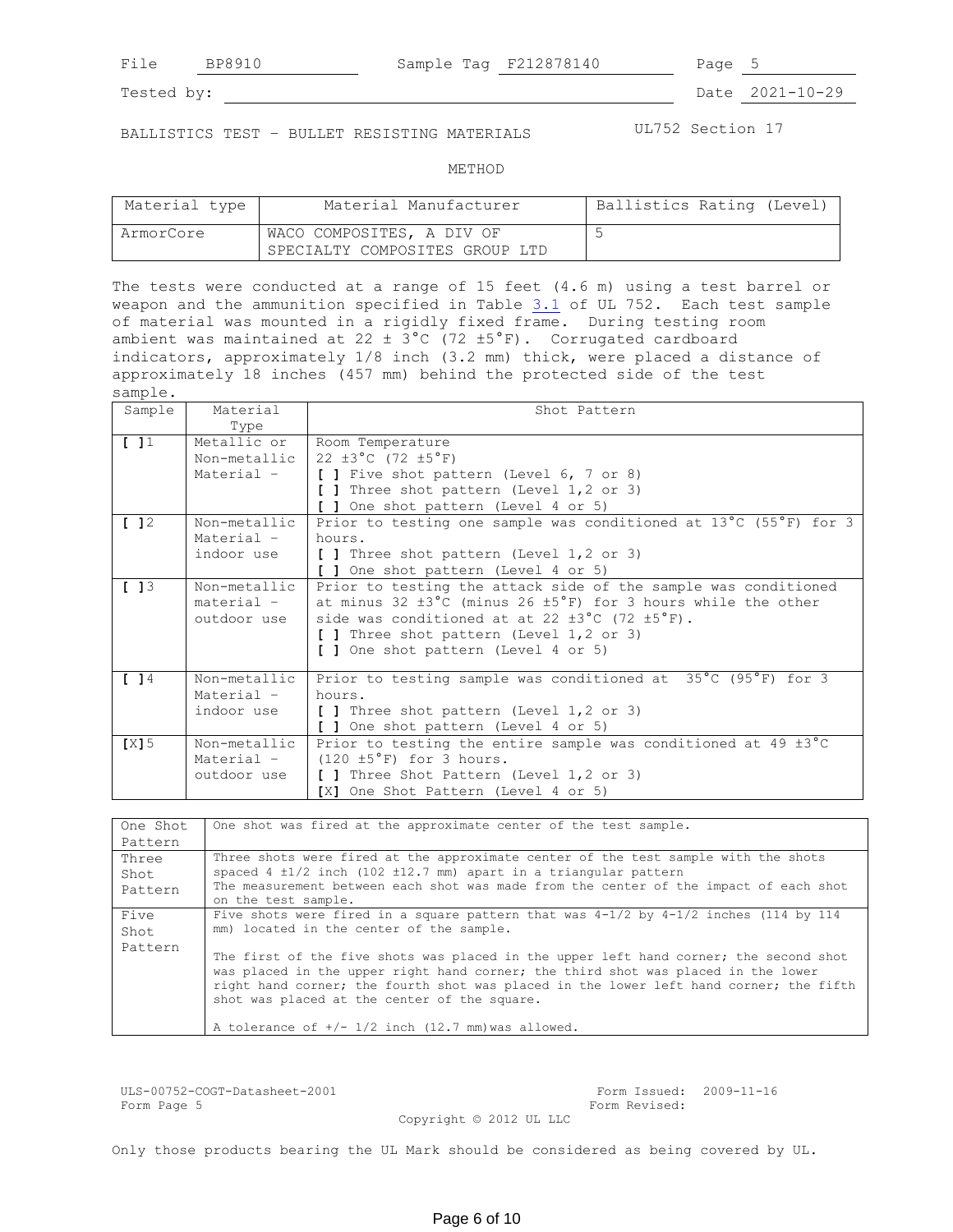File BP8910 Sample Tag F212878140 Page 6

Tested by: 2021-10-29

BALLISTICS TEST – BULLET RESISTING MATERIALS (CONT'D) UL752 Section 17

RESULTS

| Room Ambient Temperature, °C                         |  |
|------------------------------------------------------|--|
| Distance between Corrugated cardboard indicators and |  |
| protected side of the test sample, in.               |  |

| Sample<br>No | Shot<br>number | Measured<br>Bullet<br>Velocity<br>(ft/s) | Distance<br>between<br>shots, in<br>$(1-2)$ | Distance<br>between<br>shots, in<br>$(2-3)$ | Distance<br>between<br>shots, in<br>$(3-4)$ | Distance<br>between<br>shots, in<br>$(4-1)$ |
|--------------|----------------|------------------------------------------|---------------------------------------------|---------------------------------------------|---------------------------------------------|---------------------------------------------|
|              |                |                                          |                                             |                                             |                                             |                                             |
|              |                |                                          |                                             |                                             |                                             |                                             |
|              |                |                                          |                                             |                                             |                                             |                                             |
|              |                |                                          |                                             |                                             |                                             |                                             |
|              |                |                                          |                                             |                                             |                                             |                                             |

| Sample<br>No   | Shot<br>number | Measured<br>Bullet<br>Velocity<br>(ft/s) | Distance<br>between<br>shots, in<br>$(1-2)$ | Distance<br>between<br>shots, in<br>$(2-3)$ | Distance<br>between<br>shots, in<br>$(3-1)$ |
|----------------|----------------|------------------------------------------|---------------------------------------------|---------------------------------------------|---------------------------------------------|
| $\mathbf{2}$   | $\mathbf{1}$   |                                          |                                             |                                             |                                             |
| $\overline{c}$ | $\overline{c}$ |                                          |                                             |                                             |                                             |
| 2              | 3              |                                          |                                             |                                             |                                             |
|                |                |                                          |                                             |                                             |                                             |
| 3              | $\mathbf{1}$   |                                          |                                             |                                             |                                             |
| $\mathcal{S}$  | 2              |                                          |                                             |                                             |                                             |
| 3              | 3              |                                          |                                             |                                             |                                             |
|                |                |                                          |                                             |                                             |                                             |
| $\overline{4}$ | $\mathbf{1}$   |                                          |                                             |                                             |                                             |
| 4              | $\overline{c}$ |                                          |                                             |                                             |                                             |
| $\overline{4}$ | 3              |                                          |                                             |                                             |                                             |
|                |                |                                          |                                             |                                             |                                             |
| 5              | $\mathbf{1}$   | 2766                                     |                                             |                                             |                                             |
| $\overline{5}$ | $\overline{2}$ |                                          |                                             |                                             |                                             |
| 5              | 3              |                                          |                                             |                                             |                                             |

| Sample | Location of    | Was pattern | Observations (penetration, embedded |
|--------|----------------|-------------|-------------------------------------|
| No.    | pattern / shot | acceptable? | fragments, openings)                |
|        |                | Y=yes, N=no |                                     |
|        |                |             |                                     |
|        |                |             |                                     |
|        |                |             |                                     |
|        |                |             |                                     |
|        | DEAD CENTER    | YES         | ΝS<br>ΝP                            |

ULS-00752-COGT-Datasheet-2001 Form Issued: 2009-11-16

Form Revised:

Copyright © 2012 UL LLC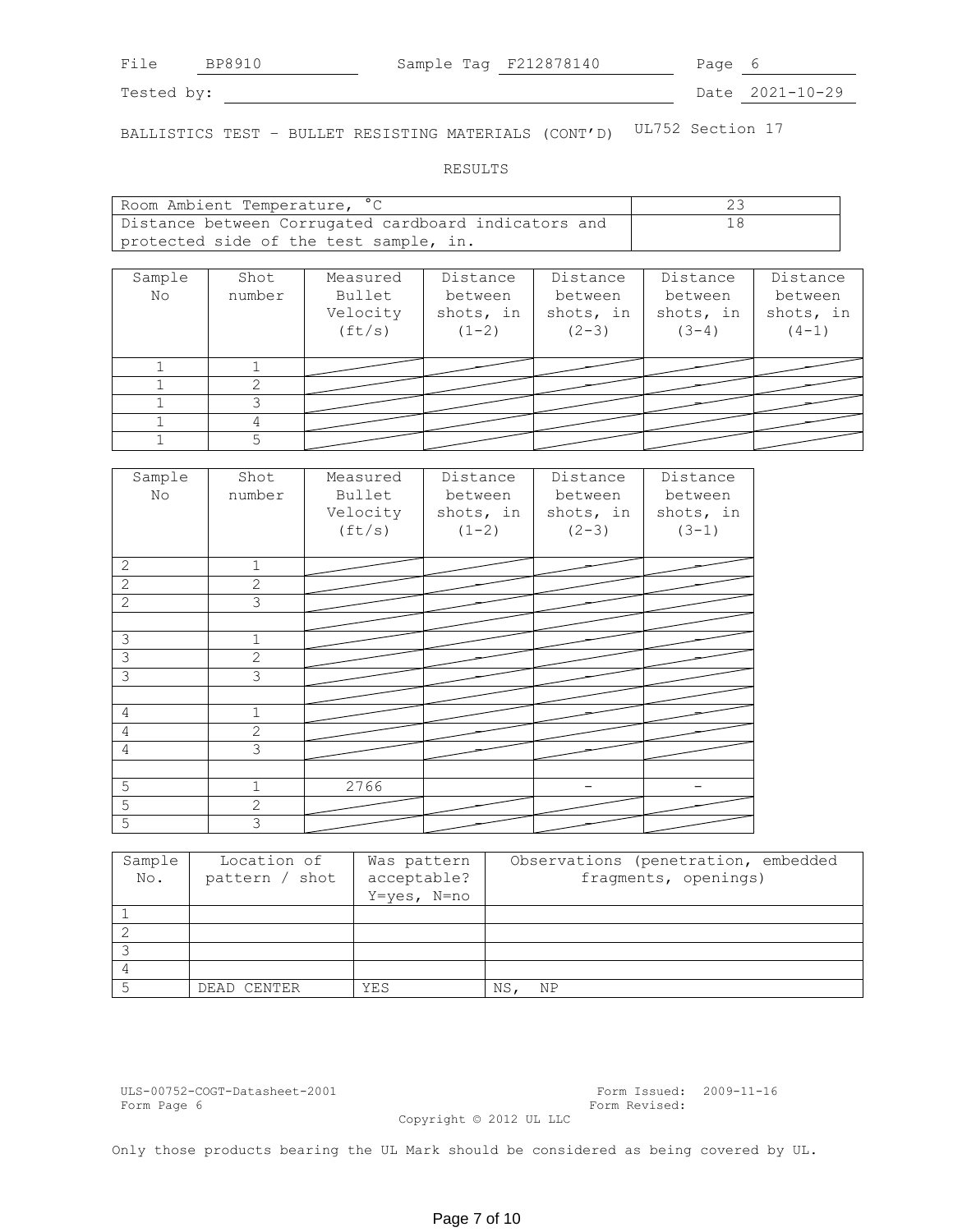| 耳主<br>_______ | Sampi<br>™⊇α<br>$\triangle$<br>___<br>__ | ドク<br>ּאַי<br>40<br>R. | ╯┙<br>$\sim$ |  |
|---------------|------------------------------------------|------------------------|--------------|--|
|               |                                          |                        |              |  |

BALLISTICS TEST – BULLET RESISTING MATERIALS (CONT'D) UL752 Section 17

| Conditioning<br>temperature, °C | Sample No | Conditioning<br>Start Time,<br>(hr:min) | Conditioning End<br>Time,<br>(hr:min) |
|---------------------------------|-----------|-----------------------------------------|---------------------------------------|
| 49                              | 4309623   | $8:20$ AM                               | $11:20$ AM                            |
|                                 |           |                                         |                                       |
|                                 |           |                                         |                                       |
|                                 |           |                                         |                                       |

Notes:

NP - No penetration of the projectile through the test sample

NS - No spalling of material on the protected side of the test sample to the extent that fragments of the projectile or assembly embeded into or damaged the cardboard indicators.

Note 1 - For unsupported edge test, spalling of bullet-resisting material is acceptable

Note 2 – For two shot pattern, spalling of bullet-resisting material from the protected side of the test sample is acceptable under this test condition.

| [X] REQUIREMENTS                                                                                                                                                                       |  |                                            |  |  |  |
|----------------------------------------------------------------------------------------------------------------------------------------------------------------------------------------|--|--------------------------------------------|--|--|--|
| there shall be                                                                                                                                                                         |  |                                            |  |  |  |
| 1) no penetration of the<br>projectile through the test<br>sample, and                                                                                                                 |  |                                            |  |  |  |
| 2) no spalling of material on<br>the protected side of the test<br>sample to the extent that<br>fragments embed into or damage<br>the cardboard indicators, and                        |  | [Complies]<br><del>[Does Not Comply]</del> |  |  |  |
| 3) no opening of sufficient size<br>to permit insertion of the<br>muzzle of a standard weapon<br>designed to use the ammunition<br>used for the test completely<br>through the sample. |  |                                            |  |  |  |

ULS-00752-COGT-Datasheet-2001 Form Issued: 2009-11-16 Form Page 7 **Form Revised:** Form Revised:

Copyright © 2012 UL LLC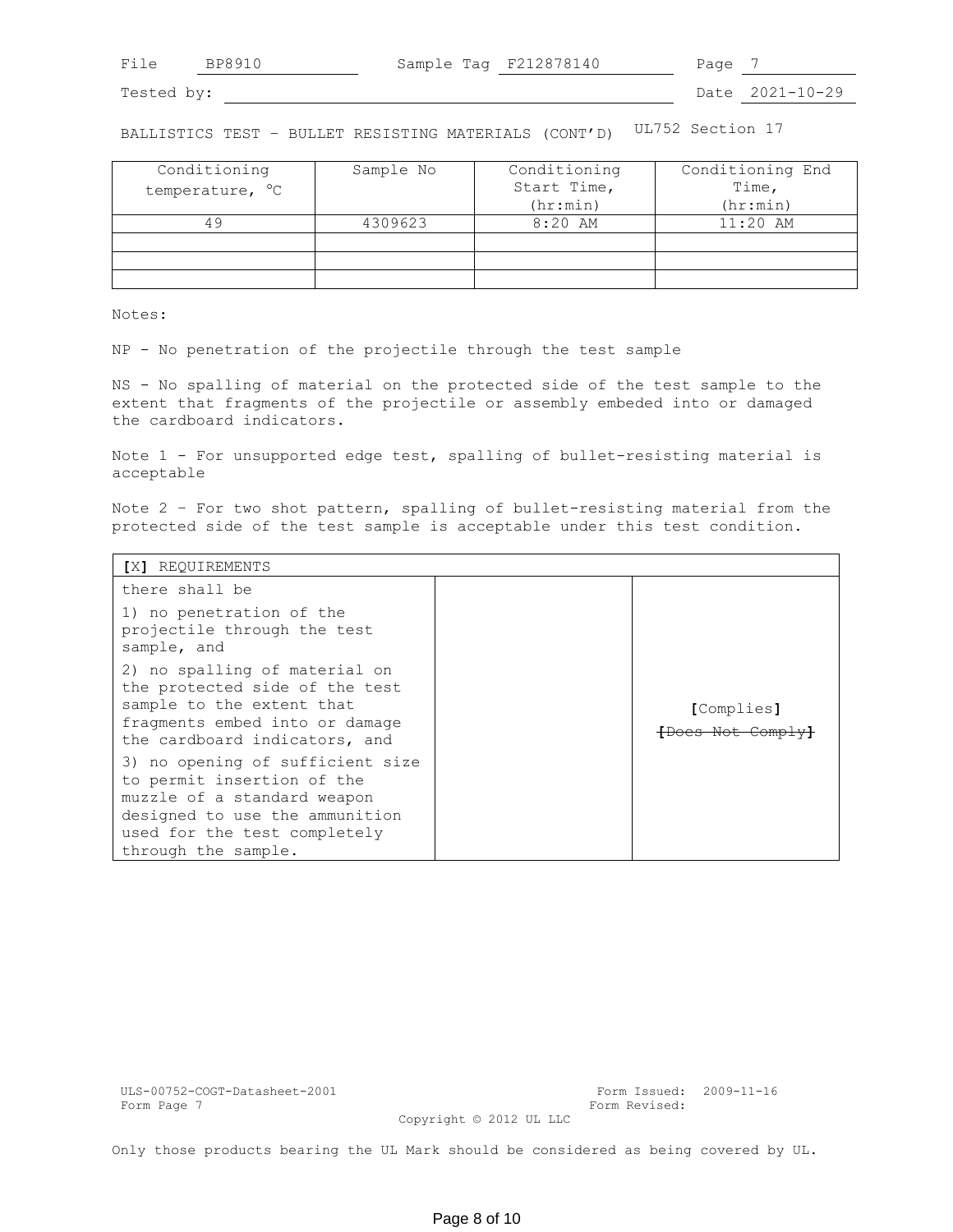| File       | BP8910 | Sample Tag F212878140 | Page 8 |                 |
|------------|--------|-----------------------|--------|-----------------|
| Tested by: |        |                       |        | Date 2021-10-29 |

END OF DATASHEET PACKAGE. THIS PAGE INTENTIONALLY LEFT BLANK

ULS-00752-COGT-Datasheet-2001 Form Issued: 2009-11-16

Form Revised:

Copyright © 2012 UL LLC